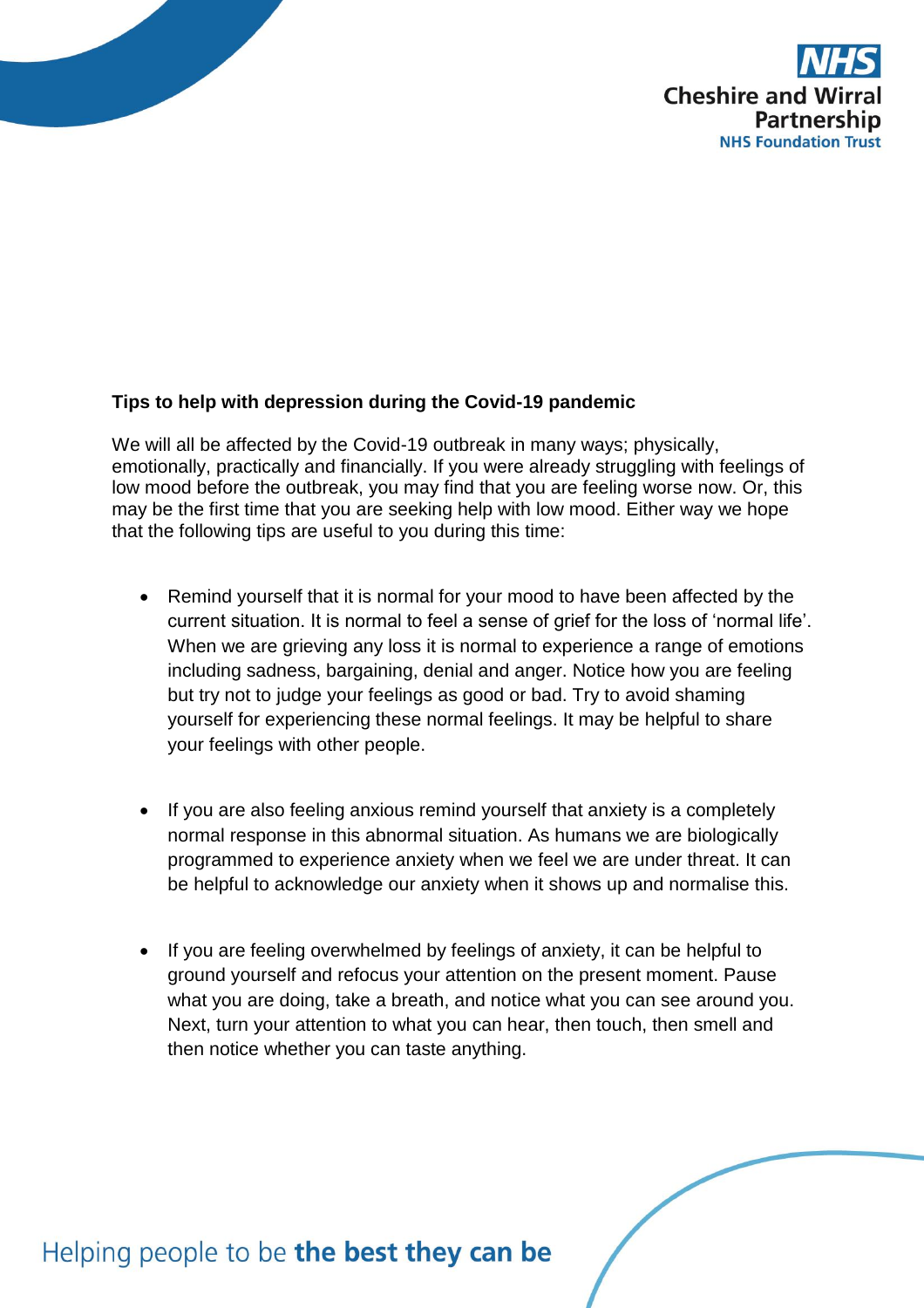• Keeping to a routine is one of the best things you can do to improve low mood. You may not be able to complete your 'normal' routine, so it is worth developing a new routine during this time. Writing your routine down on a planner or diary can help you to stick with it. When creating a new routine try to have consistent sleep/wake times and plan regular meal times.

Consider what you enjoy doing and what gives you a sense of achievement – rewarding behaviours help improve our mood, so try to schedule some of these activities in throughout your week.

Schedule activities that are in line with what you value/what is important to you. If you value being creative you could think about different ways that you could be creative at home. If you value looking after others you could consider how to support the people you care about.

- When we are feeling low we often feel less motivated. Because of this it is important to be realistic when developing a routine – only put activities on the planner if you are 80% sure that you will be able to do them. If you aren't 80% sure, think about how you could break this activity down to make it more manageable. Then over the course of several days or weeks you can work towards completing the original activity.
- Get dressed every day, even if you aren't going anywhere. This can help to put us in a more proactive mind-set.
- Stay connected to other people. This could be over the phone, via email or sending messages. Talk through how you are feeling with someone you trust and who you feel has a sensible outlook. Try to talk about other topics too. It is important to maintain connections with people who make you feel good. Try to reach out at least once a day. Consider setting specific times for this if you are finding it hard to connect with others. If you are finding it overwhelming or tiring to be in contact with others more than usual, consider limiting this time and make sure you also have breaks from this.
- Give yourself permission to limit or end conversations with people who are causing you to feel anxious. It can be useful to have phrases in mind to end conversations that are making you feel worse. This might be a statement such as 'I'm finding that talking about this isn't helpful for me at the moment, can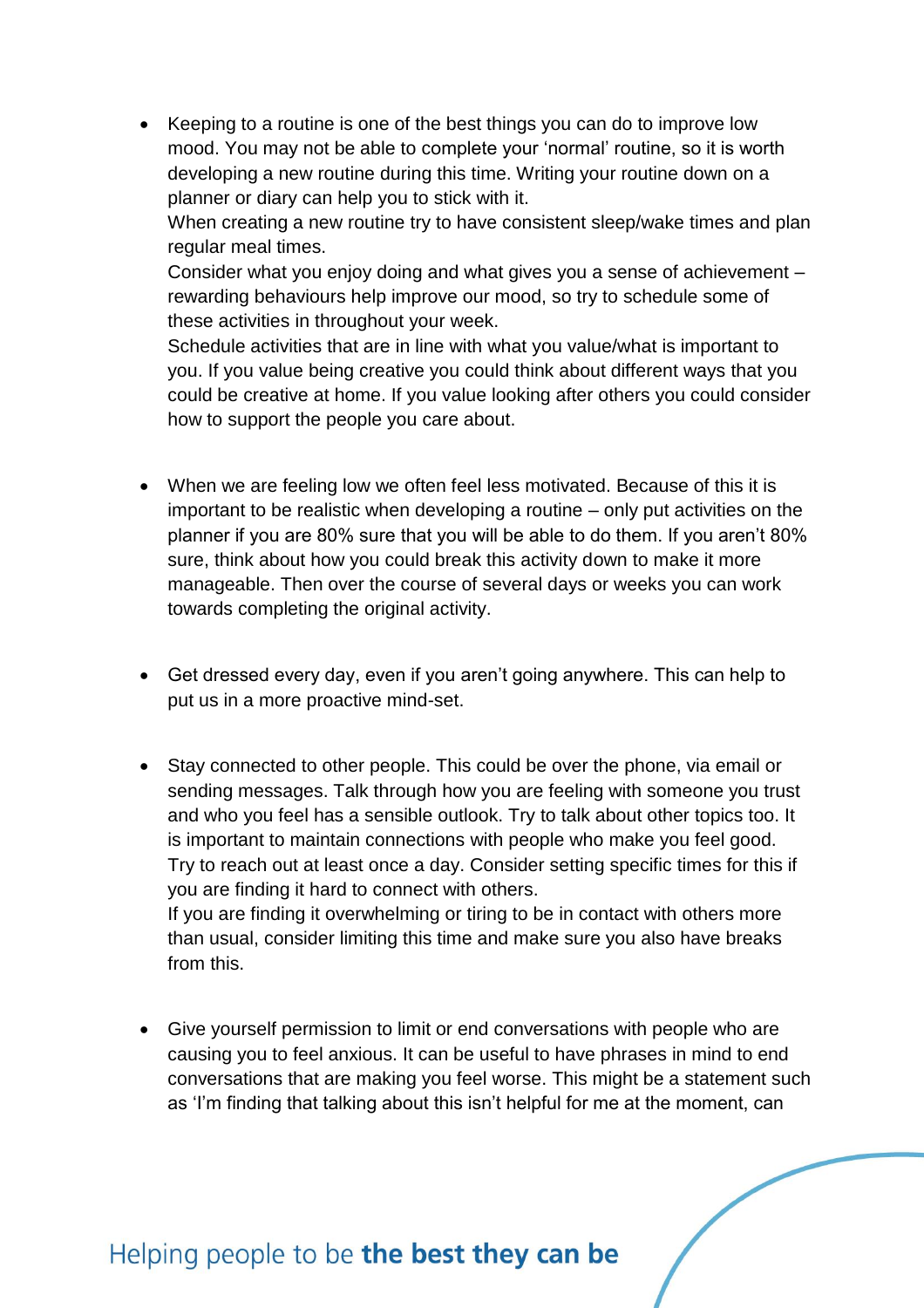we talk about something else?'

 When we feel depressed we often have thoughts or images of worse case scenarios. Although this can feel distressing, this is completely normal. We can't force these thoughts or images to stop because that would go against how our mind is programmed. But it can be helpful to notice these thoughts and then try to create a balance.

We can help to create a balance by spending some time considering other, less threatening scenarios. Or, reminding ourselves that we cannot predict the future and do not know this will happen. We can challenge these thoughts with evidence based facts from reliable sources.

- If you find that you are being critical of yourself and what you are achieving during this time, check your expectations. Remember that everything we are doing at the moment we are doing under fear and stress. Lower expectations and practice accepting what you are achieving as 'good enough'. There is no precedent for this, we are all doing the best we can in an incredibly challenging situation.
- In this current situation, as always, there are 1) things within our control, 2) things which we can influence and 3) things that are beyond our control. If you find yourself worrying, try to notice which category your worry falls into. Are you worrying about things that are outside of your control? It can be helpful to focus on what is within our control and to avoid becoming overly focused on what is outside of our control. For example we are able to control how we follow government advice but cannot control what other people are doing.

When there is a lot of uncertainty and things feel overwhelming it can be helpful to focus on what you can control even when these things feel small.

 Try to be compassionate and don't jump to conclusions. At the moment everyone is experiencing different levels of anxiety and everyone is grieving the loss of their normal life. How this is expressed will look different for different people. The behaviour that you see in others may look different to what you would usually expect as they try to manage their own feelings. Try to be patient and compassionate. Try not to take things personally.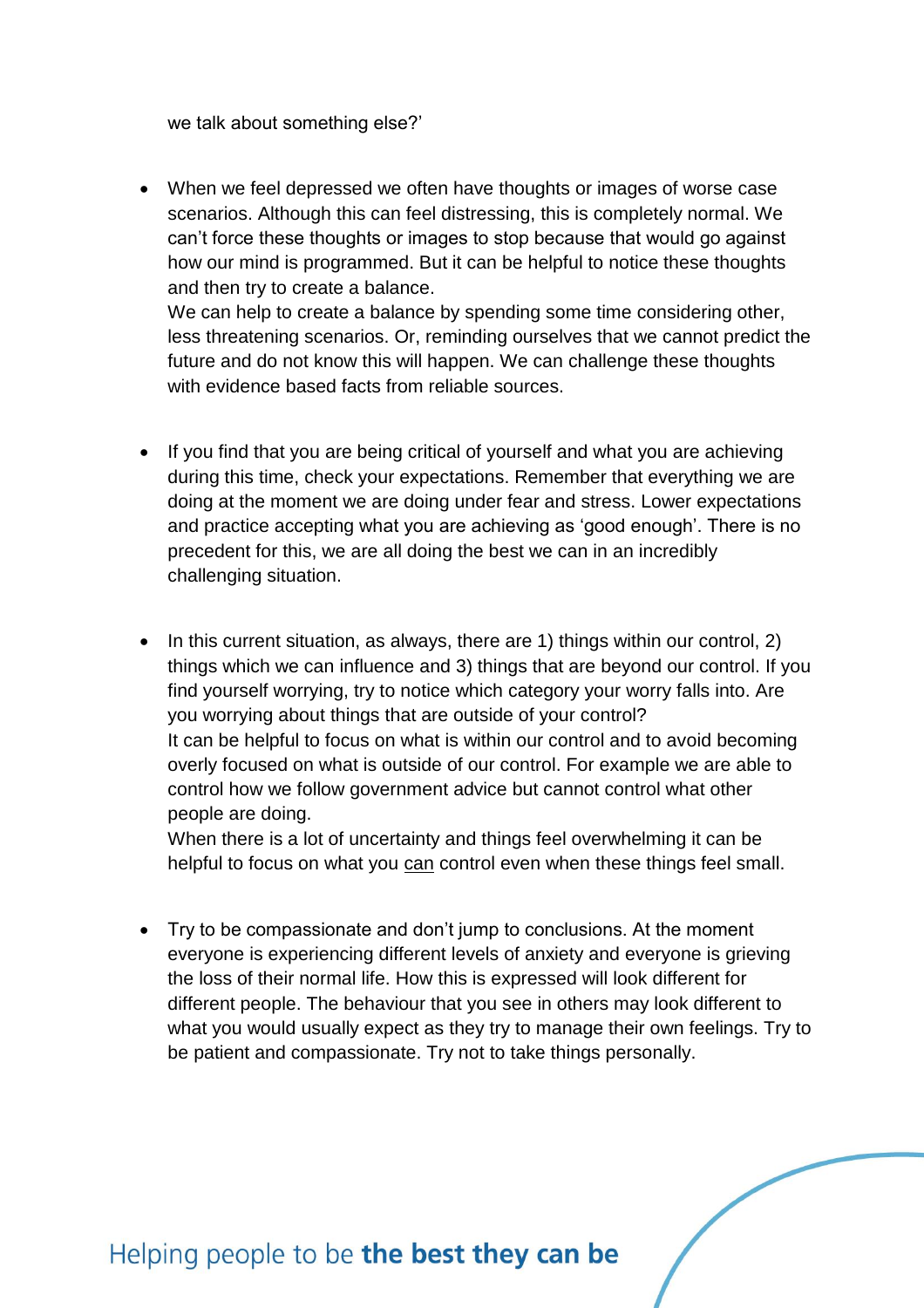- Limit the amount of time spent watching/listening to the news if you notice that this causes you to feel anxious. Although it is important to stay up to date with developments and the latest government advice, checking the news often can lead to anxiety or dwelling on negative thoughts.
	- o Try to limit how often you check the news. For example, check a trustworthy news source once or twice a day.
	- o Limit the amount of time spent on watching/listening to the news to help stay focused on key facts and relevant updates. For example, allow yourself 15 minutes.
	- $\circ$  Turn off push notifications for the news and try to avoid checking the news before bedtime.
	- $\circ$  When you watch the news, try to look for the positive news stories  $$ notice those who have recovered, the new developments and the progress being made.
- Social media can move us away from the facts. Consider implementing the above steps for use of social media too.
- Remember the basics. When we feel depressed our eating and drinking habits often change. We may notice that we are eating more junk food or drinking more alcohol or caffeine. These things can have a negative impact our mood. Remember to eat a balanced diet and to eat at regular intervals. Limit alcohol, caffeine and nicotine consumption. Stay hydrated.
- Try to find three things each day to be grateful for. Notice any small ways that this experience might change you or society for the good.
- Look for opportunities to be supportive of others. Caring for other people can give us a sense of purpose.
- Exercise can help to improve low mood and is good for both physical and mental health. Try to build some exercise into your day.